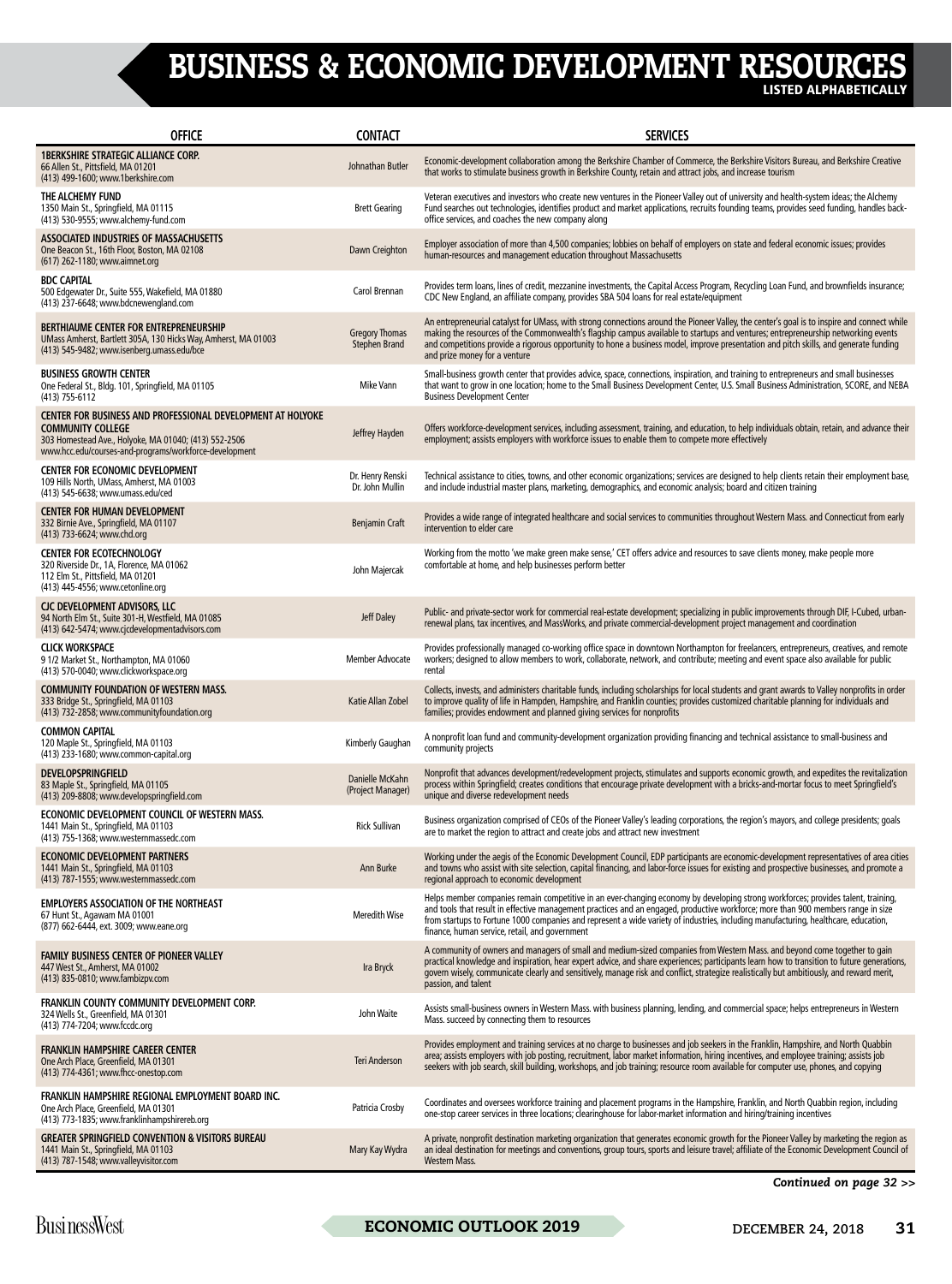## BUSINESS & ECONOMIC DEVELOPMENT RESOURCES

LISTED ALPHABETICALLY

| >> Continued<br>from page 31                                                                                                                                        | <b>OFFICE</b>                                                                                                                 | <b>CONTACT</b>                       | <b>SERVICES</b>                                                                                                                                                                                                                                                                                                                                                                                                                                                                                          |
|---------------------------------------------------------------------------------------------------------------------------------------------------------------------|-------------------------------------------------------------------------------------------------------------------------------|--------------------------------------|----------------------------------------------------------------------------------------------------------------------------------------------------------------------------------------------------------------------------------------------------------------------------------------------------------------------------------------------------------------------------------------------------------------------------------------------------------------------------------------------------------|
| <b>GREENFIELD BUSINESS ASSOC.</b><br>395 Main St., Greenfield, MA 01301<br>(413) 774-2791; www.greenfieldbusiness.org                                               |                                                                                                                               | <b>Bill Baker</b>                    | Voluntary association of businesses, organizations, and community members that helps local businesses attract their target audience, and<br>promotes public awareness of the strong business community serving Franklin County in part by running events downtown throughout<br>the year                                                                                                                                                                                                                 |
| <b>HAPPIER VALLEY COMEDY</b><br>1 Mill Valley Road, Hadley, MA 01035<br>(413) 658-4615; www.happiervalley.com                                                       |                                                                                                                               | Pam Victor                           | Happier Valley Comedy's Through Laughter program offers interactive professional-development workshops to improve the workplace<br>through improv training exercises specifically applied to the workplace setting                                                                                                                                                                                                                                                                                       |
| HOLYOKE OFFICE OF PLANNING & ECONOMIC DEVELOPMENT<br>20 Korean Veterans Plaza, Room 406, Holyoke, MA 01040<br>(413) 322-5575; www.holyoke.org                       |                                                                                                                               | Marcos Marrero                       | Manages programs and provides services that fulfill the immediate needs and long-term vision of the development of the city; business-<br>development programs include site planning, incentive programs, financing, permitting of subdivisions, site-plan review, special permits,<br>zoning and land-use inquiries, comprehensive planning                                                                                                                                                             |
| HOLYOKE INNOVATION DISTRICT<br>www.innovateholyoke.com                                                                                                              |                                                                                                                               | Tim Brennan<br><b>Marcos Marrero</b> | Connects entrepeneurs with space, resources, and people in the Holyoke area                                                                                                                                                                                                                                                                                                                                                                                                                              |
| HOME BUILDERS AND REMODELERS ASSOC. OF WESTERN<br><b>MASSACHUSETTS</b><br>240 Cadwell Dr., Springfield, MA 01104<br>(413) 733-3126; www.hbrawm.com                  |                                                                                                                               | <b>Andrew Crane</b>                  | Regional resource promoting professionalism and quality in the construction industry in Western Mass. and promoting the industry and<br>members' success through networking, community service, public policy, and social and educational opportunities                                                                                                                                                                                                                                                  |
| <b>INTERNATIONAL LANGUAGE INSTITUTE OF MASSACHUSETTS</b><br>25 New South St., Northampton, MA 01060<br>(413) 586-7569; www.ili.edu                                  |                                                                                                                               | <b>Caroline Gear</b>                 | Private nonprofit providing corporate training; workplace language programs in Spanish, Portuguese, and English to speakers of other<br>languages; language classes; teacher training; free English classes for immigrants and refugees                                                                                                                                                                                                                                                                  |
| (413) 552-2500; www.hcc.edu/kc                                                                                                                                      | THE KITTREDGE CENTER FOR BUSINESS & WORKFORCE DEVELOPMENT<br>Holyoke Community College, 303 Homestead Ave., Holyoke, MA 01040 | Jeffrey Hayden                       | Resource for workforce training, professional development, and personal growth; provides affordable, customized programming to assist<br>businesses, organizations, and individuals in achieving their goals                                                                                                                                                                                                                                                                                             |
| LONG RIVER VENTURES<br>7 North Pleasant St., Amherst, MA 01002<br>(413) 587-2159; www.longriverventures.com                                                         |                                                                                                                               | <b>Tripp Peake</b>                   | Venture-capital firm specializing in companies in the early stages of growth; more aggressive funding where appropriate; helps companies<br>establish strategic business relationships, recruit key management talent, and assemble vital resources to support growth                                                                                                                                                                                                                                    |
| MA SMALL BUSINESS DEVELOPMENT CENTER NETWORK<br>Western Regional Office<br>One Federal St., Bldg. 101, Springfield, MA 01105<br>(413) 737-6712; www.msbdc.org/wmass |                                                                                                                               | Samalid Hogan                        | Provides free, confidential, one-on-one business-advisory services to prospective and existing small-business owners; pre-venture<br>feasibility; business-plan development; loan packaging; marketing and sales strategies; cash-flow preparation and analysis; organizational<br>and personnel issues; an advising center of the Mass. Small Business Development Center Network; the MSBDC also conducts seminars<br>and classes for those in business and those contemplating entry as entrepreneurs |
| MASS. EXPORT CENTER, WESTERN AND CENTRAL OFFICE<br>Karl Weiss Center, 75 North Dr., Westborough, MA 01581<br>(508) 887-5412; www.mass.gov/export                    |                                                                                                                               | Julia Dvorko                         | Helps Massachusetts companies achieve success in global markets through a statewide network of international trade professionals;<br>targeted services for exporters: counseling, training, research, and technical assistance; an advising center of the Mass. Small Business<br><b>Development Center Network</b>                                                                                                                                                                                      |
| <b>MASS. OFFICE OF BUSINESS DEVELOPMENT</b><br>1350 Main St., Suite 1110, Springfield, MA 01103<br>(413) 733-5357; www.mass.gov/dbd                                 |                                                                                                                               | Debra Boronski                       | Source of economic-development information regarding tax incentives and financial and development programs available to help<br>businesses grow in the Commonwealth                                                                                                                                                                                                                                                                                                                                      |
| <b>MASS. PROCUREMENT TECHNICAL ASSISTANCE CENTER</b><br>Tillson House, 23 Tillson Farm Road, Amherst, MA 01003<br>(413) 545-6307; www.msbdc.org/ptac                |                                                                                                                               | <b>Peter Cokotis</b>                 | Provides education regarding requirements to successfully perform federal, state, and local government contracts; quidance on<br>initial registrations and small-business certifications, researching procurement histories, proposal guidance and review, and contract-<br>performance issues; small-business matchmaking conferences; part of the Mass. Small Business Development Center                                                                                                              |
| <b>MASSACHUSETTS MANUFACTURING EXTENSION PARTNERSHIP</b><br>100 Grove St., Worcester, MA 01605<br>(508) 965-8768; www.massmep.org                                   |                                                                                                                               | Susan Janus                          | Creates economic impact by transforming manufacturing enterprises and the manufacturing ecosystem; provides operational excellence,<br>workforce-development strategies, and innovative growth initiatives, enhanced through leveraging strategic public/private partnerships                                                                                                                                                                                                                            |
| <b>MASSDEVELOPMENT</b><br>1350 Main St., Suite 1110, Springfield, MA 01103<br>(413) 731-8848; www.massdevelopment.com                                               |                                                                                                                               | Julie Cowan                          | Offers financing and real-estate solutions to support companies and nonprofits, increase housing, eliminate blight, and drive economic<br>growth across Massachusetts                                                                                                                                                                                                                                                                                                                                    |
| REGIONAL EMPLOYMENT BOARD OF HAMPDEN COUNTY)<br>1441 Main St., Suite 111, Springfield, MA 01103<br>(413) 787-1547; www.rebhc.org                                    | MASSHIRE HAMPDEN COUNTY WORKFORCE BOARD (FORMERLY                                                                             | David Cruise                         | Resource for information on programs and funding for training, job placement, and other workforce issues                                                                                                                                                                                                                                                                                                                                                                                                 |
| 850 High St., Holyoke, MA 01040<br>(413) 532-4900; www.careerpointma.org                                                                                            | MASSHIRE HOLYOKE CAREER CENTER (FORMERLY CAREERPOINT)                                                                         | <b>David Gadaire</b>                 | Career-readiness and workforce-development services; seeks to support economic growth of the region by proactively providing<br>innovative opportunities for both businesses and job seekers                                                                                                                                                                                                                                                                                                             |
| 1 Federal St., 103-3, Springfield, MA 01105<br>(413) 858-2800; www.futureworksjobs.org                                                                              | MASSHIRE SPRINGFIELD CAREER CENTER (FORMERLY FUTUREWORKS)                                                                     | Kevin Lynn                           | FutureWorks advances customer careers and supports business customer needs; people looking for work can take advantage of a variety<br>of job-search workshops, career trainings, and computer skills development; business customers take advantage of recruitment services<br>and supportive work programs, such as on-the-job training                                                                                                                                                                |
| NORTHAMPTON AREA YOUNG PROFESSIONALS<br>99 Pleasant St., Northampton, MA 01060<br>(413) 584-1900; www.thenayp.com                                                   |                                                                                                                               | <b>Chris Whelan</b>                  | A membership-based nonprofit that develops and enhances business opportunities for the next generation of the Northampton area's<br>business leaders to grow personally, professionally, socially, and philanthropically; an affiliate group of the Greater Northampton Chamber<br>of Commerce                                                                                                                                                                                                           |
| NUEVA ESPERANZA INC.<br>401 Main St., Holyoke, MA 01040<br>(413) 437-7666; www.nuevaofholyoke.org                                                                   |                                                                                                                               | Nelson Roman                         | Affordable-housing development; community-leadership development; Puerto Rican/Afro-Caribbean Cultural Center; Cuyo Social Justice<br>Arts Camp (ages 9-13); Las Nueva Luchadoras (women's group for Puerto Rican/Afro-Caribbean women); business-incubator space;<br><b>Palante Theater Company</b>                                                                                                                                                                                                     |
| PIONEER VALLEY LIFE SCIENCES INSTITUTE<br>3601 Main St., Springfield, MA 01199<br>(413) 794-0653; www.pvlsi.org                                                     |                                                                                                                               | Dr. Joe Jerry                        | Partnership of UMass Amherst resources and Baystate Medical Center's clinical expertise; interactive teams of allied health professionals<br>and life and physical scientists focus on clinical disorders with a goal of developing new approaches for the diagnosis and treatment of<br>disease                                                                                                                                                                                                         |
| PIONEER VALLEY PLANNING COMMISSION<br>60 Congress St., Springfield, MA 01104<br>(413) 781-6045; www.pvpc.org                                                        |                                                                                                                               | <b>Timothy Brennan</b>               | State-designed regional planning agency serving Hampden and Hampshire counties; manages and supports the Plan for Progress, the<br>region's adopted economic-development plan; major source of demographic economic data                                                                                                                                                                                                                                                                                 |
| <b>PVGROWS INVESTMENT FUND</b><br>324 Wells St., Greenfield, MA 01301<br>(413) 774-7204; www.pvgrows.net/investment-fund                                            |                                                                                                                               | Rebecca Busansky                     | Administered by the Franklin County CDC, the PVGrows Investment Fund helps farmers and food entrepreneurs obtain flexible financing<br>and technical assistance to grow their businesses, and gives community members an opportunity to invest in growing a stronger local<br>food system                                                                                                                                                                                                                |
| VALLEY BUSINESS ASSISTANCE CORP.<br>23 West Main St., Ware, MA 01082<br>(413) 967-3001; www.qvcdc.org                                                               | QUABOAG VALLEY COMMUNITY DEVELOPMENT CORP. AND QUABOAG                                                                        | Sheila Cuddy                         | Services to small businesses and entrepreneurs; U.S. Treasury-certified lender; offers professional and employee computer training (some<br>free), business-development services with consultants, business-planning classes, a financial-literacy program with matched savings, and a<br>partnership with Holyoke Community College offering workforce training and online credit-bearing classes in the Quaboag Region                                                                                 |
| <b>RIVER VALLEY INVESTORS</b><br>(413) 667-9886; www.rivervalleyinvestors.com                                                                                       |                                                                                                                               | Paul Silva                           | Premier angel-investor group in the Pioneer Valley; invests in startups in the Northeast                                                                                                                                                                                                                                                                                                                                                                                                                 |

*Continued on page 33 >>*

## **32** DECEMBER 24, 2018 **ECONOMIC OUTLOOK 2019** BUSINESSWEST